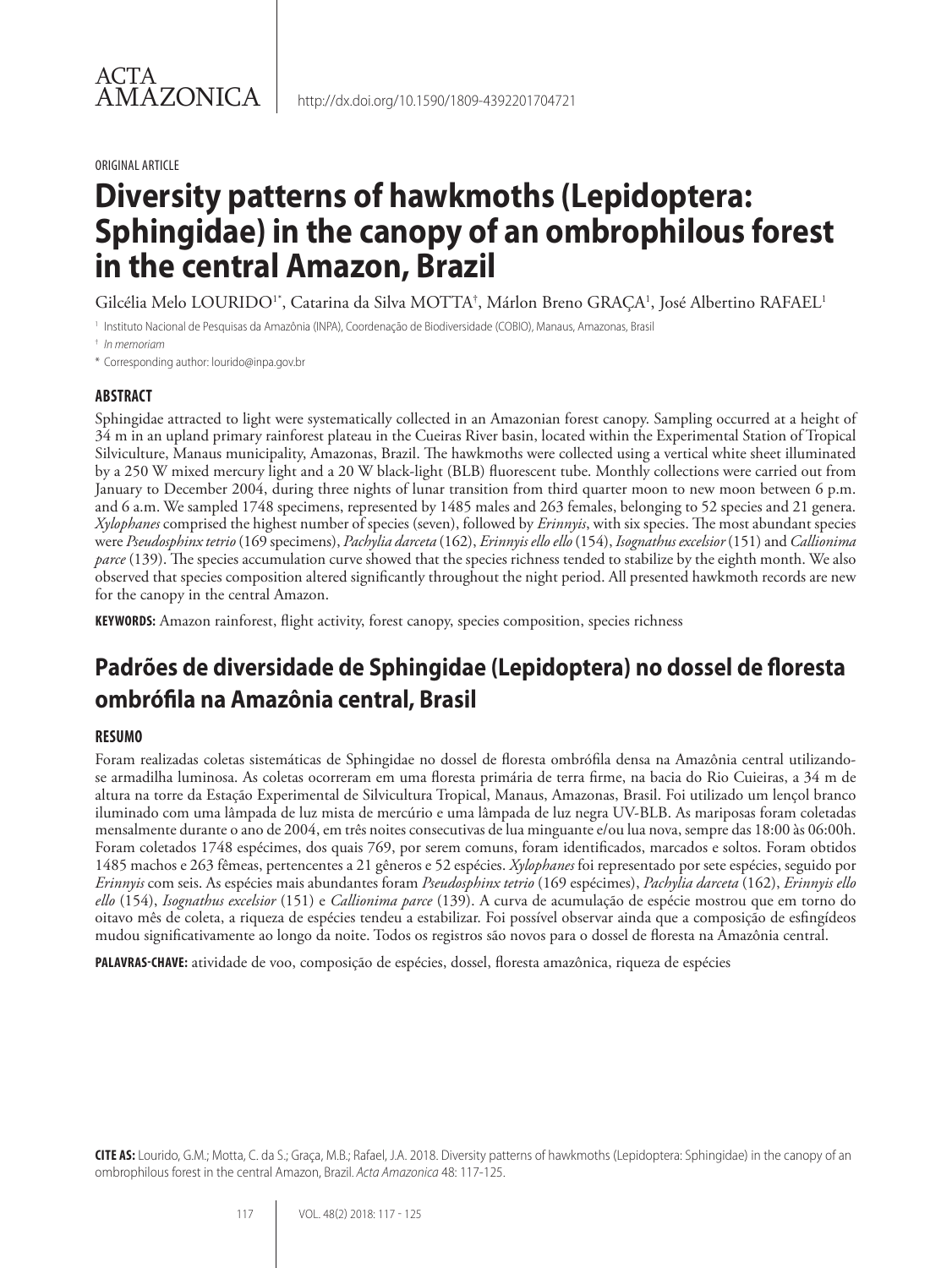

## **INTRODUCTION**

The family Sphingidae comprises predominantly nocturnal moths, which execute important ecological functions in the insect-plant interactions, either by herbivory (caterpillars) or pollination (adults) (Motta 1993). Due to the high amount of leaves that the juveniles can consume, some species are able to heavily injure their hosts. However, in their natural habitat, they rarely threaten the populations of host plants (Kitching and Cadiou 2000).

Sphingidae includes around 200 genera and 1270 species worldwide (Kitching and Cadiou 2000), with 400 species in the Neotropical region (Carcasson and Heppner 1996). In Brazil, there are records of 197 species (Duarte *et al*. 2017) and 128 are reported from the Brazilian Amazon (Camargo *et al*. 2016a).

The flight activity of hawkmoths is rather well documented, but most studies have tackled species flying at the understorey level (e.g., Motta *et al*. 1998). Canopy sampling of these moths is lacking, which results in a gap on knowledge regarding their diversity, life history and behaviour in upper forest layers, especially in the Amazon. This lack of studies is mainly due to methodological and logistic obstacles to access the canopy.

In the Amazon rainforest, nocturnal sampling in towers to reach the canopy has enabled the survey and the discovery of new species in other insect groups, including Cerambycidae (Coleoptera) (Martins *et al*. 2006), Mantispidae (Neuroptera) (Machado 2007; Machado and Rafael 2007), praying mantises (Mantodea) (Dantas *et al.* 2008), Hedylidae (Lepidoptera) (Lourido *et al*. 2008) and Tabanidae (Diptera) (Krolow *et al*. 2010). These studies have shown that many species rarely sampled in lower forest strata are actually quite abundant in the canopy and many others that occur predominantly in the canopy. Hence, our study aimed at surveying hawkmoths attracted to light at canopy level in an Amazonian ombrophilous forest, and to describe diversity patterns (richness, abundance, frequency and species composition) along temporal scales.

## **MATERIAL AND METHODS**

#### **Study site**

The hawkmoths were collected in a 40 m tower located in the KM 14 (ZF-2 nucleus, 2º35'21"S, 60º06'55"W) of the Tropical Silviculture Experimental Station, Manaus, Amazonas, Brazil. The station is under the administration of the National Institute for Amazonian Research (INPA).

According to the Köppen climate classification, the climate of the station is of the Am type, with low annual thermic range and average monthly rainfall over 60 mm. The annual average temperature is 26.7ºC, ranging between 23.3ºC and 31.4ºC, while annual average rainfall is 2286 mm and relative humidity is around 80%; the rainy season goes from December to May, and the dry season goes from June to November (Barbosa 2015).

The tower used for samplings is metallic and 40 m high and is located inside a typical Amazonian landscape, which comprises an ombrophilous dense forest with a canopy reaching up to 40 m, sometimes 50 m due to emergent trees. In this sort of forest, it is rather difficult to distinguish between median and lower strata, but the mean canopy height in the Amazon is 28.6 m (Higuchi *et al*. 2009). A description of the flora of the station can be found in Martins *et al*. (2006).

#### **Hawkmoth sampling**

We carried out monthly nocturnal samplings from January to December 2004, at a height of 34 m. In each month, we surveyed hawkmoths during three nights of lunar transition from third quarter moon to new moon between 6 p.m. and 6 a.m. To attract the moths, we lighted a mercury lamp and an ultraviolet bulb (UV-BLB) next to a 1.40 x 2.20 m white sheet. We captured the moths that landed on the sheet with insect nets or by direct handling. Most specimens were killed and kept in paper envelops for subsequent identification. Common species were identified in the field, marked and released. We followed D'Abrera (1986) and Kitching and Cadiou (2000) for identifications. The classification of the species was based on the latter authors .The material sampled is housed at the Invertebrate Collection of INPA.

#### **Statistical analyses**

We developed a species accumulation curve to verify the sampling sufficiency of species richness across twelve months in statistical software EstimateS version 9.1 (Colwell, 2013). We performed 1000 randomizations, extrapolating to the total number of samples (12) and using the Chao1 and Chao2 bias correction. Finally, we used Nonmetric Multidimensional Scaling (NMDS, Minchin 1987) to ordinate the hourly intervals of sampling according to their species composition, to verify whether species displayed a preference for a particular flying period. The latter analysis was conducted in R version 3.3.3. (R Core Team 2017) using package vegan 2.4-0 (Oksanen *et al.* 2016)

## **RESULTS**

We collected 1748 specimens belonging to 52 species, 21 genera, six tribes and three subfamilies (Table 1). Overall, we marked and released 769 specimens. Macroglossinae had the highest abundance (1317 specimens, 75%), followed by Smerinthinae (295 specimens, 17%) and Sphinginae (136 specimens, 8%). Similarly, Macroglossinae comprised the highest richness, with 38 species (73%). *Xylophanes* Hübner, *Erinnyis* Hübner and *Eumorpha* Hübner were the most species-rich genera, with seven, six and five species respectively. The majority of the genera (62%) were represented by more than one species. The most abundant genus was *Erinnyis*, with 322 specimens, followed by *Callionima*  Lucas (243 specimens) and *Protambulyx* Rothschild & Jordan (191 specimens) (Table 1). The most frequent species were *Adhemarius palmeri* (Boisduval), *Callionima parce* (Fabricius),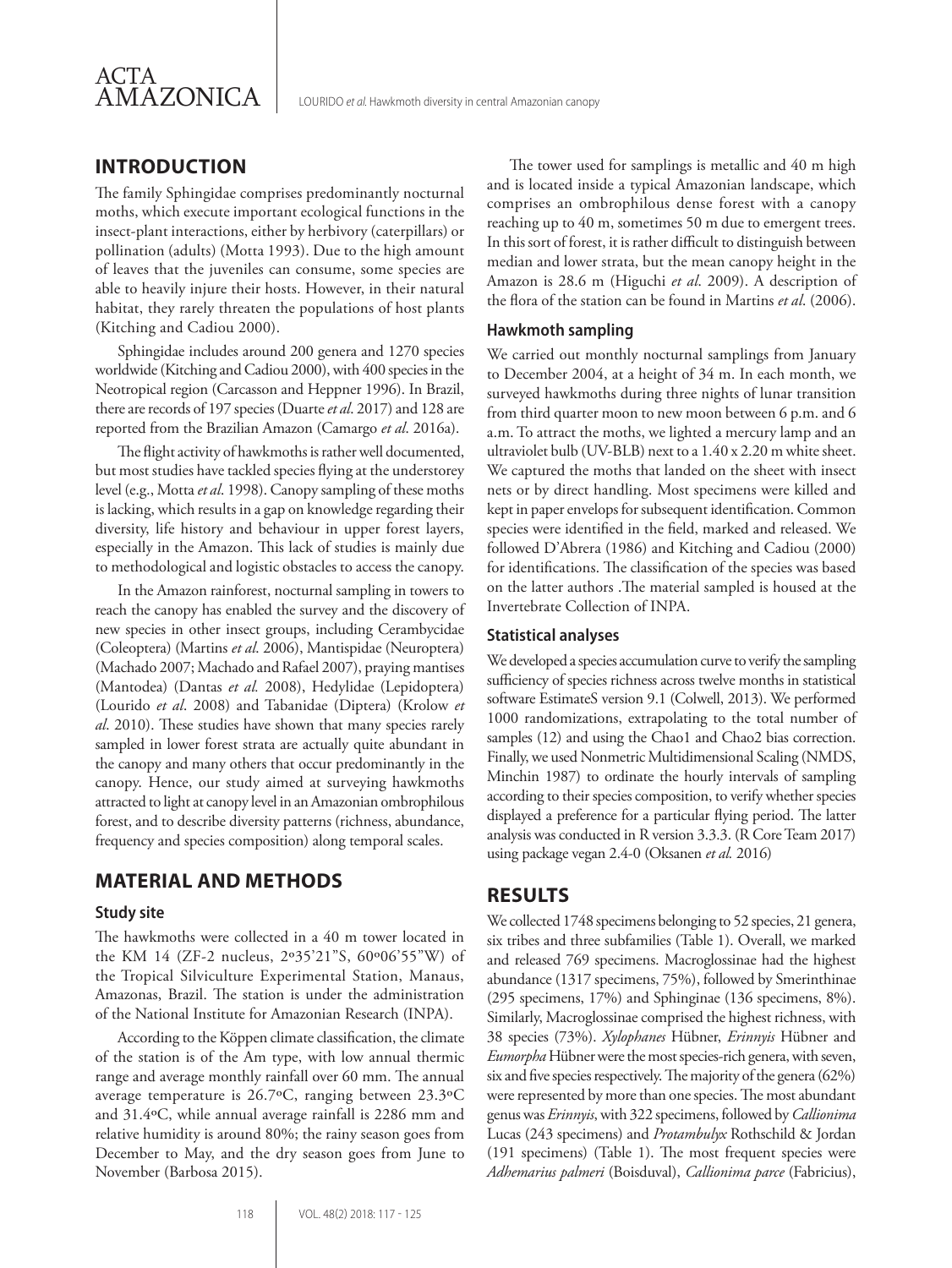**Table 1.** Richness and abundance of species of hawkmoths during 12 months of sampling on the ZF-2 tower, Tropical Silviculture Experimental Station, Manaus, Amazonas, Brazil.  $N =$  number of individuals.

| Subfamily      |                                                                                    | Species                                                | $\mathsf{N}$   | $\mathbb N$    | $\mathbb N$    | Relative                |
|----------------|------------------------------------------------------------------------------------|--------------------------------------------------------|----------------|----------------|----------------|-------------------------|
|                |                                                                                    |                                                        | males          | females        |                | specimens abundance (%) |
| Smerinthinae   |                                                                                    |                                                        |                |                | 295            | 16.88                   |
|                |                                                                                    | Adhemarius gannascus gannascus (Stoll, 1790)           | 22             |                | 22             | 1.26                    |
|                |                                                                                    | Adhemarius palmeri (Boisduval, [1875])                 | 76             | 6              | 82             | 4.69                    |
|                |                                                                                    | Protambulyx eurycles (Herrich-Schäffer, [1854])        | 46             | $\overline{2}$ | 48             | 2.75                    |
|                |                                                                                    | Protambulyx goeldii Rothschild & Jordan, 1903          | 78             | 2              | 80             | 4.58                    |
|                |                                                                                    | Protambulyx strigilis (Linnaeus, 1771)                 | 57             | 6              | 63             | 3.6                     |
| Sphinginae     |                                                                                    |                                                        |                |                | 136            | 7.78                    |
|                |                                                                                    | Amphimoea walkeri (Boisduval, [1875])                  | $\overline{4}$ |                | $\overline{4}$ | 0.23                    |
|                |                                                                                    | Cocytius duponchel (Poey, 1832)                        | 74             | 19             | 93             | 5.32                    |
|                |                                                                                    | Cocytius lucifer Rothschild & Jordan, 1903             | 3              |                | 3              | 0.17                    |
|                | Tribe<br>Ambulycini<br>Sphingini<br>Acheronthiini<br>Dilophonotini<br>Philampelini | Manduca brunalba (Clark, 1929)                         | 6              | 1              | $\overline{7}$ | 0.4                     |
|                |                                                                                    | Manduca dalica dalica (Kirby, 1877)                    | 6              | $\mathbf{1}$   | $\overline{7}$ | 0.4                     |
|                |                                                                                    | Manduca leucospila (Rothschild & Jordan, 1903)         | $\overline{2}$ |                | $\overline{2}$ | 0.11                    |
|                |                                                                                    | Manduca lucetius (Cramer, 1780)                        | 10             |                | 10             | 0.57                    |
|                |                                                                                    | Neococytius cluentius (Cramer, 1775)                   | $\overline{2}$ | 4              | 6              | 0.34                    |
|                |                                                                                    | Agrius cingulata (Fabricius, 1775)                     | 3              | $\mathbf{1}$   | $\overline{4}$ | 0.23                    |
| Macroglossinae |                                                                                    |                                                        |                |                | 1317           | 75.34                   |
|                |                                                                                    | Aellopos fadus (Cramer, 1775)                          | $\overline{2}$ | $\mathbf{1}$   | 3              | 0.17                    |
|                |                                                                                    | Callionima inuus (Rothschild & Jordan, 1903)           | 15             | 1              | 16             | 0.92                    |
|                |                                                                                    | Callionima nomius (Walker, 1856)                       | 37             | $\mathbf{1}$   | 38             | 2.17                    |
|                |                                                                                    | Callionima pan pan (Cramer, 1779)                      | 50             |                | 50             | 2.86                    |
|                |                                                                                    | Callionima parce (Fabricius, 1775)                     | 133            | 6              | 139            | 7.95                    |
|                |                                                                                    | Enyo lugubris lugubris (Linnaeus, 1771)                | 17             | $\overline{4}$ | 21             | 1.2                     |
|                |                                                                                    | Enyo ocypete (Linnaeus, 1758)                          | 14             | $\overline{2}$ | 16             | 0.92                    |
|                |                                                                                    | Erinnyis alope alope (Drury, 1773)                     | 39             |                | 39             | 2.23                    |
|                |                                                                                    | Erinnyis crameri (Schaus, 1898)                        | $\overline{2}$ |                | $\overline{2}$ | 0.11                    |
|                |                                                                                    | Erinnyis domingonis (Butler, 1875)                     | 1              |                | 1              | 0.06                    |
|                |                                                                                    | Erinnyis ello ello (Linnaeus, 1758)                    | 90             | 64             | 154            | 8.81                    |
|                |                                                                                    | Erinnyis obscura obscura (Fabricius, 1775)             | 42             | 24             | 66             | 3.78                    |
|                |                                                                                    | Erinnyis oenotrus (Cramer, 1780)                       | 47             | 13             | 60             | 3.43                    |
|                |                                                                                    | Eupyrrhoglossum venustum Rothschild & Jordan, 1910     | 16             |                | 16             | 0.92                    |
|                |                                                                                    | Hemeroplanes ornatus Rothschild, 1894                  |                | $\mathbf{1}$   | $\mathbf{1}$   | 0.06                    |
|                |                                                                                    | Isognathus excelsior (Boisduval, [1875])               | 149            | 2              | 151            | 8.64                    |
|                |                                                                                    | Isognathus leachii (Swainson, 1823)                    | 20             |                | 20             | 1.14                    |
|                |                                                                                    | Isognathus occidentalis Clark, 1929                    | 3              |                | 3              | 0.17                    |
|                |                                                                                    | Madoryx bubastus bubastus (Cramer, 1777)               | $\mathbf{1}$   |                | $\overline{1}$ | 0.06                    |
|                |                                                                                    | Madoryx plutonius (Hübner, [1819])                     | 11             |                | 11             | 0.63                    |
|                |                                                                                    | Pachylia darceta Druce, 1881                           | 158            | $\overline{4}$ | 162            | 9.27                    |
|                |                                                                                    | Pachylia ficus (Linnaeus, 1758)                        | 18             | 7              | 25             | 1.43                    |
|                |                                                                                    | Perigonia lusca lusca (Fabricius, 1777)                | $\mathbf{1}$   | $\overline{2}$ | 3              | 0.17                    |
|                |                                                                                    | Perigonia pallida Rothschild & Jordan, 1903            | 3              |                | 3              | 0.17                    |
|                |                                                                                    | Pseudosphinx tetrio (Linnaeus, 1771)                   | 100            | 69             | 169            | 9.67                    |
|                |                                                                                    | Unzela pronoe pronoe Druce, 1894                       | 1              |                | 1              | 0.06                    |
|                |                                                                                    | Eumorpha anchemolus (Cramer, 1779)                     | 19             | 11             | 30             | 1.72                    |
|                |                                                                                    | Eumorpha capronnieri (Boisduval, [1875])               |                | 1              | $\overline{2}$ | 0.11                    |
|                |                                                                                    | Eumorpha fasciatus (Sulzer, 1776)                      | $\mathbf{1}$   |                | $\mathbf{1}$   | 0.06                    |
|                |                                                                                    |                                                        | $\mathbf{1}$   |                |                | 0.34                    |
|                |                                                                                    | Eumorpha obliquus obliquus (Rothschild & Jordan, 1903) | 6              |                | 6              |                         |
|                |                                                                                    | Eumorpha phorbas (Cramer, 1775)                        | 9              |                | 9              | 0.51                    |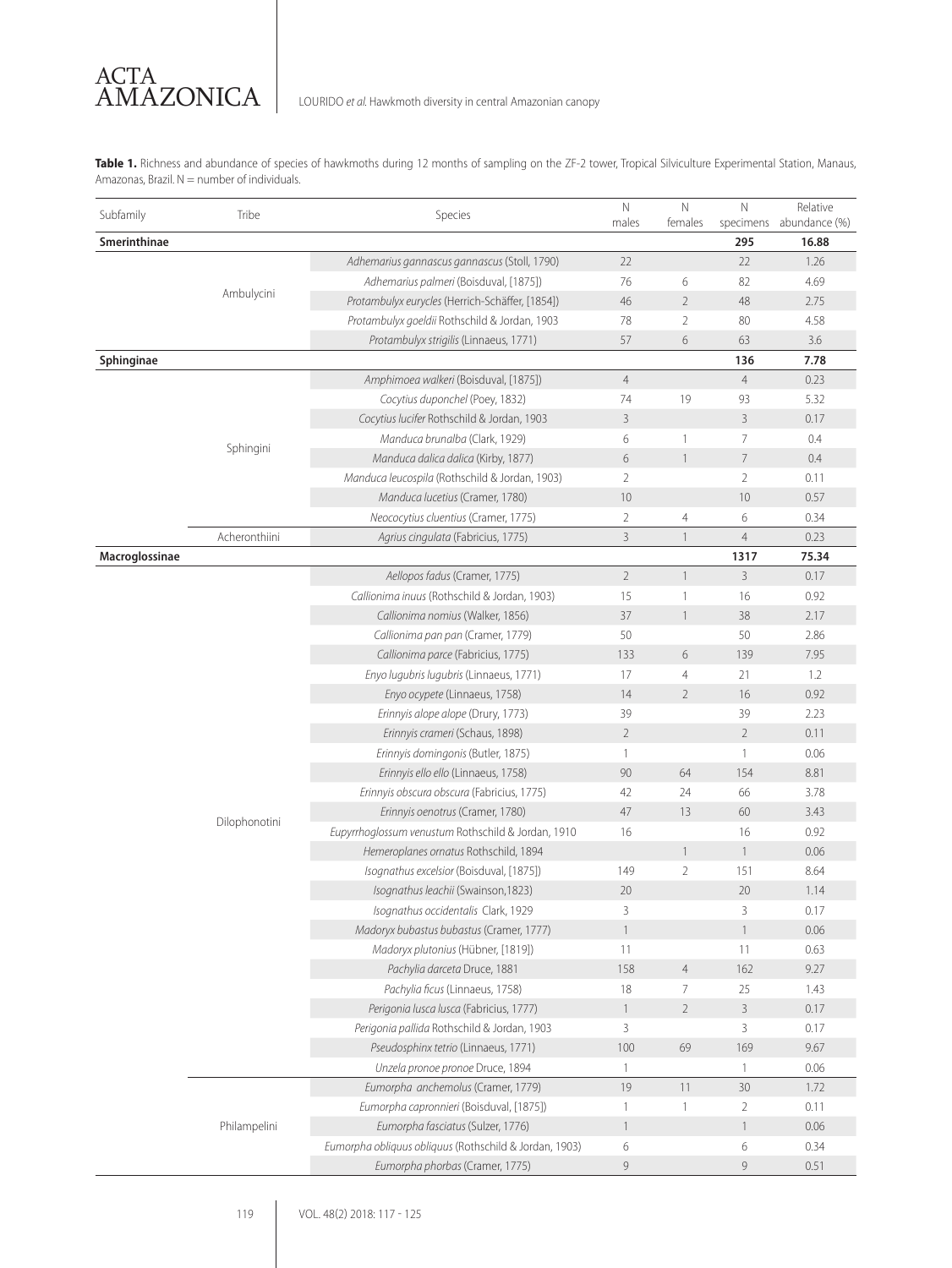**Table 1.** Continued

| Subfamily    | Tribe         | Species                                       | Ν<br>males | N<br>females | N<br>specimens | Relative<br>abundance (%) |
|--------------|---------------|-----------------------------------------------|------------|--------------|----------------|---------------------------|
|              |               | Xylophanes amadis (Stoll, 1782)               |            |              |                | 0.11                      |
|              | Macroglossini | Xylophanes chiron nechus (Cramer, 1777)       | 52         |              | 59             | 3.37                      |
|              |               | Xylophanes quianensis (Rothschild, 1894)      |            |              |                | 0.06                      |
|              |               | Xylophanes haxairei Cadiou, 1985              |            |              |                | 0.06                      |
|              |               | Xylophanes schausi schausi (Rothschild, 1894) |            |              |                | 0.06                      |
|              |               | Xylophanes tersa tersa (Linnaeus, 1771)       |            |              | 8              | 0.46                      |
|              |               | Xylophanes thyelia thyelia (Linnaeus, 1758)   | 26         |              | 26             | 1.49                      |
| <b>TOTAL</b> |               |                                               | 1485       | 263          | 1748           | 100                       |

*Cocytius duponchel* (Poey), *Isognathus excelsior* (Boisduval), *Protambulyx goeldii* (Rothschild & Jordan), *Protambulyx strigilis* (Linnaeus) and *Xylophanes thyelia* (Linnaeus), which were sampled in all 12 months (Table 2).

The five most abundant species were *Pseudosphinx tetrio* (Linnaeus), *Pachylia darceta* Druce, *Erinnyis ello ello* (Linnaeus), *Isognathus excelsior* and *Callionima parce* (Table 2). With 169 specimens, *Pseudosphinx tetrio* peaked in September (85 specimens) and was collected during all year, except in April. *Pachylia darceta* had two abundance peaks, in September (26 specimens) and December (27 specimens), and was not sampled in June. Similarly, *Erinnyis ello ello* peaked in both March and April with 89 specimens overall. *Isognathus excelsior*  occurred throughout the year, with the highest abundance in October and December (52 specimens overall). *Callionima parce* also occurred in all sampled months and, from the 139 specimens, 63% were registered from September to December. Thirty species (~ 58%) had relative abundance lower than 1%.

Overall, we collected 1485 males and 263 females. For 23 species, we only sampled males. The few species with a higher proportion of females, *Neococytius cluentius* (Cramer) and *Perigonia lusca* (Fabricius), had rather low populations (six and three specimens, respectively). *Hemeroplanes ornatus* Rothschild was the only singleton represented by a female.

The species accumulation curve did not stabilize (Figure 1), as expected. However, by the eighth month, few species were added to the sample. Species richness did not vary considerably between hourly intervals (Figure 2), but we observed a turnover in species composition across the night (Figure 3). By analyzing our results, we could perceive a differentiation in species composition among four main periods: dusk (6 to 7 p.m.), night before midnight (7 p.m. to midnight), night after midnight (midnight to 4 a.m.) and dawn (4 to 6 a.m.) (Figure 3). As for the abundance, the peak of flying activity was observed between midnight and 2 a.m., when we sampled 26% of all hawkmoth specimens. In contrast, dusk (6 to 7 p.m.) represented the period with the lowest hawkmoth abundance.



**Figure 1.** Accumulation curve of species richness of hawkmoths throughout 12 months of sampling on the ZF-2 tower, Tropical Silviculture Experimental Station, Manaus, Amazonas, Brazil. Dashed lines are the 95% C.I.



Figure 2. Abundance and richness of hawkmoths by hourly intervals during the night across 12 months of sampling on the ZF-2 tower, Tropical Silviculture Experimental Station, Manaus, Amazonas, Brazil.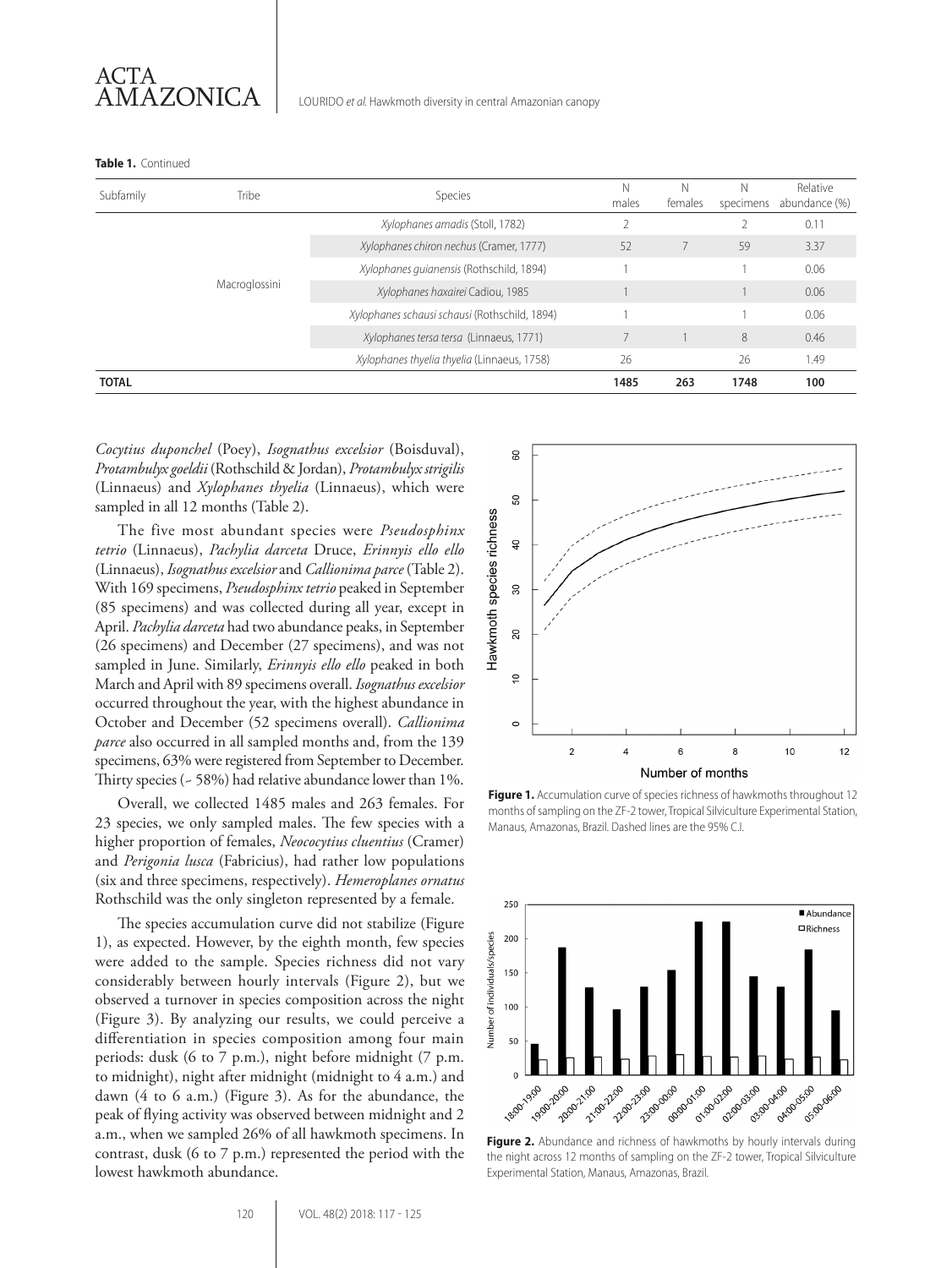

**Table 2.** Number of individual hawkmoths per month during one year of sampling on the ZF-2 tower, Tropical Silviculture Experimental Station, Manaus, Amazonas, Brazil.

| Genus/ Species/Subspecies | Jan             | Feb             | Mar             | Apr            | May                      | Jun            | Jul            | Aug            | Sep            | Oct            | Nov            | Dec            |
|---------------------------|-----------------|-----------------|-----------------|----------------|--------------------------|----------------|----------------|----------------|----------------|----------------|----------------|----------------|
| Adhemarius g. gannascus   |                 |                 | $\overline{2}$  | 1              |                          |                |                | $\overline{2}$ | 5              | 6              | $\mathbf{1}$   | 5              |
| Adhemarius palmeri        | $\mathbf{1}$    | $\overline{7}$  | 16              | $\overline{4}$ | $\overline{3}$           | 5              | $\overline{2}$ | 10             | $\overline{3}$ | 5              | 11             | 15             |
| Aellopos fadus            |                 |                 |                 |                |                          |                |                |                |                |                |                | 3              |
| Agrius cingulata          | $\overline{2}$  |                 |                 | $\mathbf{1}$   |                          |                |                |                | $\mathbf{1}$   |                |                |                |
| Amphimoea walkeri         |                 |                 | 1               |                |                          |                | 1              |                | $\overline{1}$ |                | 1              |                |
| Callionima inuus          |                 |                 |                 |                |                          |                |                | $\mathbf{1}$   | $\overline{3}$ | $\overline{7}$ | $\overline{3}$ | $\overline{2}$ |
| Callionima nomius         | 1               | 5               | $\overline{4}$  |                | 1                        | $\overline{2}$ | $\overline{2}$ | 8              | $\overline{2}$ | 3              | 5              | 5              |
| Callionima p. pan         |                 | $\,8\,$         | $\overline{3}$  | 9              | $\overline{7}$           | $\overline{2}$ | $\overline{4}$ | $\overline{3}$ | $\overline{7}$ | $\overline{2}$ | $\overline{2}$ | $\overline{3}$ |
| Callionima parce          | $\,9$           | 16              | 5               | $\overline{4}$ | 5                        | 5              | 5              | $\overline{2}$ | 20             | 18             | 29             | 21             |
| Cocytius duponchel        | $7\overline{ }$ | $\overline{4}$  | $\overline{4}$  | 8              | 5                        | $\overline{2}$ | 17             | 15             | 9              | 9              | $\overline{4}$ | $\mathcal{G}$  |
| Cocytius lucifer          |                 |                 |                 |                |                          | 1              |                |                |                | $\overline{2}$ |                |                |
| Enyo I. lugubris          |                 |                 |                 |                |                          |                | $\overline{2}$ | $\mathbf{1}$   | $\mathbf{1}$   | $\mathbf{1}$   | $\overline{1}$ | 15             |
| Enyo ocypete              | $\mathbf{1}$    | 1               | $\mathbf{1}$    |                | $\mathbf{1}$             | $\mathbf{1}$   | 7              |                |                | 3              |                | 1              |
| Erinnyis a. alope         | $\mathbf{1}$    | $\overline{3}$  | 9               |                | $\overline{3}$           | $\overline{7}$ | 9              |                | $\overline{2}$ |                | $\overline{2}$ | $\overline{3}$ |
| Erinnyis crameri          |                 |                 |                 |                |                          |                | $\mathbf{1}$   |                | $\mathbf{1}$   |                |                |                |
| Erinnyis domingonis       |                 |                 |                 |                |                          |                |                |                |                |                |                | $\mathbf{1}$   |
| Erinnyis e. ello          | $\overline{7}$  | 5               | 54              | 35             | $\mathbf{1}$             |                | 6              | 12             | $\,8\,$        | 11             | 12             | 3              |
| Erinnyis o. obscura       |                 |                 | $\mathbf{1}$    |                |                          |                |                |                |                | $\mathbf{1}$   | $\mathcal{G}$  | 55             |
| Erinnyis oenotrus         | 3               | $\overline{2}$  | 15              | 8              | 3                        | 1              | 7              | 3              | 3              |                |                | 15             |
| Eumorpha anchemolus       | $\overline{3}$  |                 | $\overline{3}$  | $\mathbf{1}$   |                          | $\overline{7}$ | 5              |                | 5              | 3              |                | $\overline{2}$ |
| Eumorpha capronnieri      | $\mathbf{1}$    |                 |                 |                |                          |                |                | $\mathbf{1}$   |                |                |                |                |
| Eumorpha fasciatus        |                 |                 |                 |                |                          |                | $\mathbf{1}$   |                |                |                |                |                |
| Eumorpha o. obliquus      |                 |                 |                 | 1              |                          | 1              | $\overline{2}$ | $\overline{2}$ |                |                |                |                |
| Eumorpha phorbas          | $\mathbf{1}$    | 3               |                 | $\mathbf{1}$   | $\mathbf{1}$             |                |                |                | $2\,$          |                |                | $\mathbf{1}$   |
| Eupyrrhoglossum venustum  | 1               | $\mathbf{1}$    | $\mathbb{1}$    | $\mathbf{1}$   |                          |                | 3              | $\overline{2}$ | $\mathbf{1}$   |                | 1              | 5              |
| Hemeroplanes ornatus      |                 |                 |                 |                |                          |                |                |                |                |                |                | $\overline{1}$ |
| Isognathus excelsior      | 13              | 11              | $\,8\,$         | 5              | 5                        | 9              | 12             | 17             | 10             | 21             | 9              | 31             |
| Isognathus leachii        | $\overline{3}$  |                 | $\sqrt{2}$      | $\mathbf{1}$   |                          | $\mathbf{1}$   | $\mathbf{1}$   |                | $\overline{3}$ |                | 5              | $\overline{4}$ |
| Isognathus occidentalis   |                 |                 |                 | 1              | 1                        |                |                |                |                |                | 1              |                |
| Madoryx b. bubastus       |                 |                 |                 |                |                          |                |                |                |                |                | $\mathbf{1}$   |                |
| Madoryx plutonius         | $\overline{2}$  | $\overline{2}$  | $\mathbf{1}$    |                | $\mathbf{1}$             | 1              |                | $\mathbf{1}$   | $\mathbf{1}$   | $\mathbf{1}$   | $\mathbf{1}$   |                |
| Manduca brunalba          |                 |                 |                 |                |                          | $\mathbf{1}$   | $\mathbf{1}$   | $\mathbf{1}$   | $\overline{3}$ | $\mathbf{1}$   |                |                |
| Manduca d. dalica         |                 |                 |                 |                |                          | $\mathbf{1}$   | 1              | 3              | $\mathbf{1}$   | $\mathbf{1}$   |                |                |
| Manduca leucospila        |                 |                 |                 |                |                          |                |                |                | $\overline{2}$ |                |                |                |
| Manduca lucetius          |                 | $\overline{2}$  | $\mathbf{1}$    |                |                          | 3              |                | $\mathbf{1}$   |                | $\mathbf{1}$   | 1              | 1              |
| Neococytius cluentius     | $\mathbf{1}$    |                 | $\overline{4}$  |                |                          |                |                | $\mathbf{1}$   |                |                |                |                |
| Pachylia darceta          | 3               | 14              | 20              | 12             | $\,8\,$                  |                | 13             | 12             | 26             | 12             | 15             | 27             |
| Pachylia ficus            |                 | $2\overline{ }$ | $\overline{2}$  | $\overline{2}$ | $\overline{\phantom{a}}$ | $\mathbf{1}$   |                |                | $6\,$          | $\overline{4}$ | $\overline{2}$ | 5              |
| Perigonia I. Iusca        |                 |                 |                 |                |                          |                | $\mathbf{1}$   |                |                |                |                | $\overline{2}$ |
| Perigonia pallida         |                 |                 |                 |                |                          |                | $\overline{2}$ |                | $\mathbf{1}$   |                |                |                |
| Protambulyx eurycles      |                 | 5               | $\mathsf{3}$    | $\overline{4}$ | 3                        | $\mathbb{1}$   | 3              | 5              | $\overline{2}$ | $\overline{4}$ | 10             | $\,8\,$        |
| Protambulyx goeldii       | $\mathbf{1}$    | $\overline{7}$  | $\overline{3}$  | $\overline{4}$ | $\mathbf{1}$             | $\overline{3}$ | $\mathsf{3}$   | $\overline{3}$ | 9              | 6              | 12             | 28             |
| Protambulyx strigilis     | $\mathbf{3}$    | 5               | $7\overline{ }$ | $\,8\,$        | $2\,$                    | $\mathbf{1}$   | $\,8\,$        | $\mathbf{3}$   | 9              | $\overline{4}$ | 5              | 8              |
| Pseudosphinx tetrio       | $\mathbf{1}$    | $\overline{2}$  | 5               |                |                          | $\mathbb{1}$   | 14             | $\overline{4}$ | 85             | 14             | 35             | $\,8\,$        |
| Unzela p. pronoe          |                 |                 |                 |                |                          |                |                |                |                |                | $\mathbf{1}$   |                |
| Xylophanes amadis         |                 |                 |                 |                | $\mathbf{1}$             |                | $\mathbf{1}$   |                |                |                |                |                |
| Xylophanes chiron nechus  | $\overline{2}$  | $\mathbf{1}$    | 6               | $\sqrt{4}$     |                          | $\mathbf{1}$   | 9              | 6              | 12             |                | 3              | 15             |
| Xylophanes guianensis     |                 | $\mathbf{1}$    |                 |                |                          |                |                |                |                |                |                |                |
| Xylophanes haxairei       |                 | 1               |                 |                |                          |                |                |                |                |                |                |                |
| Xylophanes s. schausi     |                 |                 |                 |                |                          |                |                |                |                | $\mathbf{1}$   |                |                |
| Xylophanes t. tersa       | $\mathbf{2}$    |                 | $\overline{4}$  |                |                          |                |                |                |                |                | $\mathbf{1}$   | 1              |
| Xylophanes t. thyelia     | $\overline{2}$  | $\mathbf{1}$    | $\mathsf{3}$    | $\overline{4}$ | $\mathbf{1}$             | $\overline{1}$ | $\overline{2}$ | $\mathbf{3}$   | $\overline{4}$ | $\mathbf{1}$   | $\sqrt{2}$     | $\sqrt{2}$     |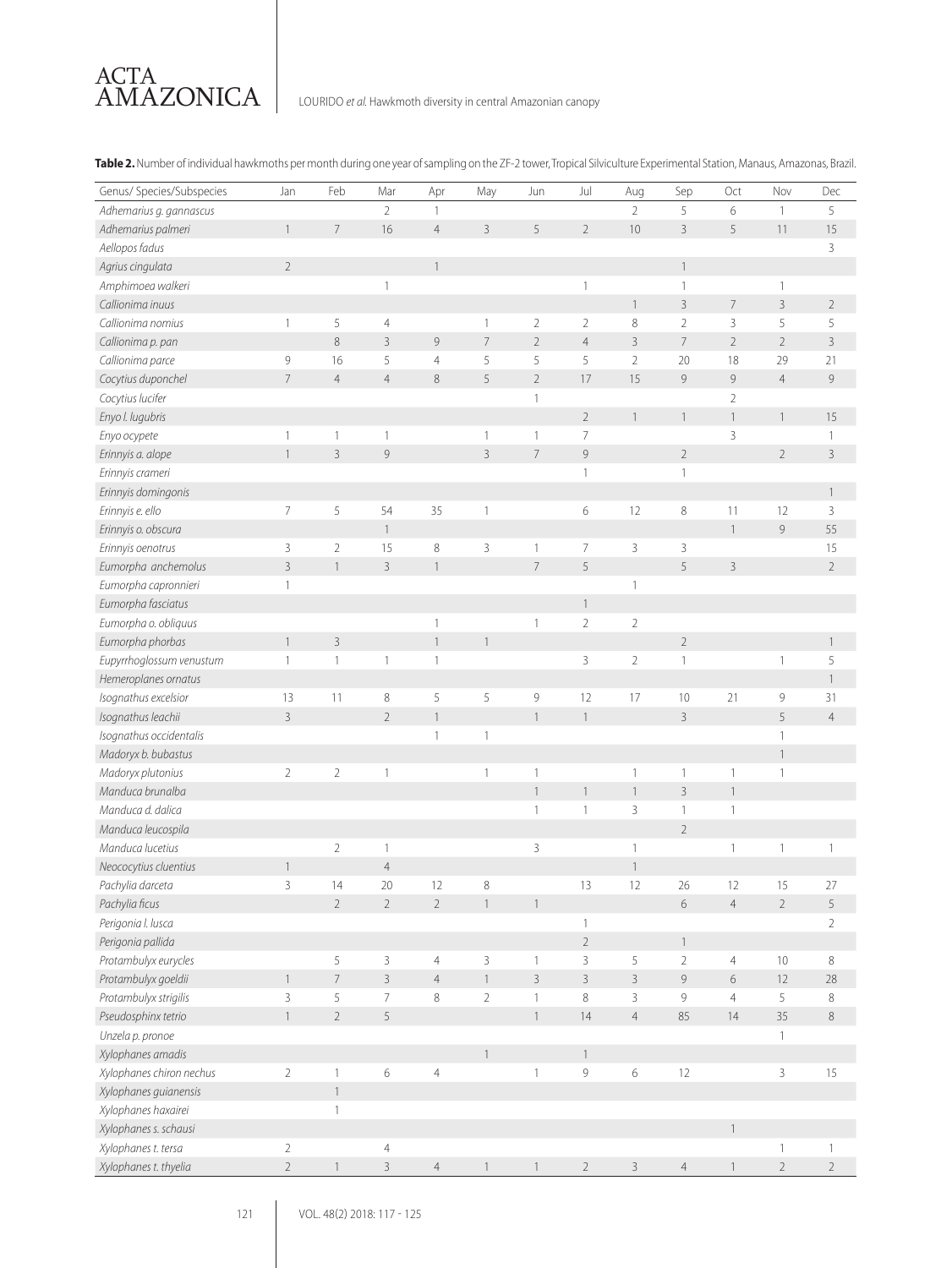

ACTA

AMAZONICA

Figure 3. First two NMDS ordination axes considering hawkmoth species composition as a function of time of sampling.

*Pseudosphinx tetrio*, the most abundant species, had a constant flight activity, with more abundance for the time interval of 1:00 to 2:00 a.m., when 27 specimens were recorded, corresponding to approximately 12% of the individuals collected during this time interval (Figure 4). *Pachylia darceta* was more abundant for the interval of 10:00 to 11:00 p.m., with a record of 44 specimens , which declined after that time. *Erinnyis ello ello* presented the highest number of individuals in the 4:00 to 5:00 a.m. interval (Figure 4). The highest numbers of females were also captured during this interval, with *Erinnyis ello ello* predominating with 19 females. This figure corresponds to 42% of the total number of females collected during this interval. The peak flight activity for *Isognathus excelsior* was during the interval of 00:00 to 2:00 a.m., when 91 specimens were recorded, which is about 60% of the total captured for this species (Figure 4). *Callionima parce* had its peak flight activity during the interval of 7:00 to 8:00 p.m. (Figure 4), with 59 specimens, which is about 36% of the total captured, and the activity started decreasing from this interval. This pattern suggests that the more abundant species tend to fly at different time intervals.



## **NMDS Axis 1**

Figure 4. Hawkmoth species turnover across the 12 hourly intervals on the ZF-2 tower, Tropical Silviculture Experimental Station, Manaus, Amazonas, Brazil.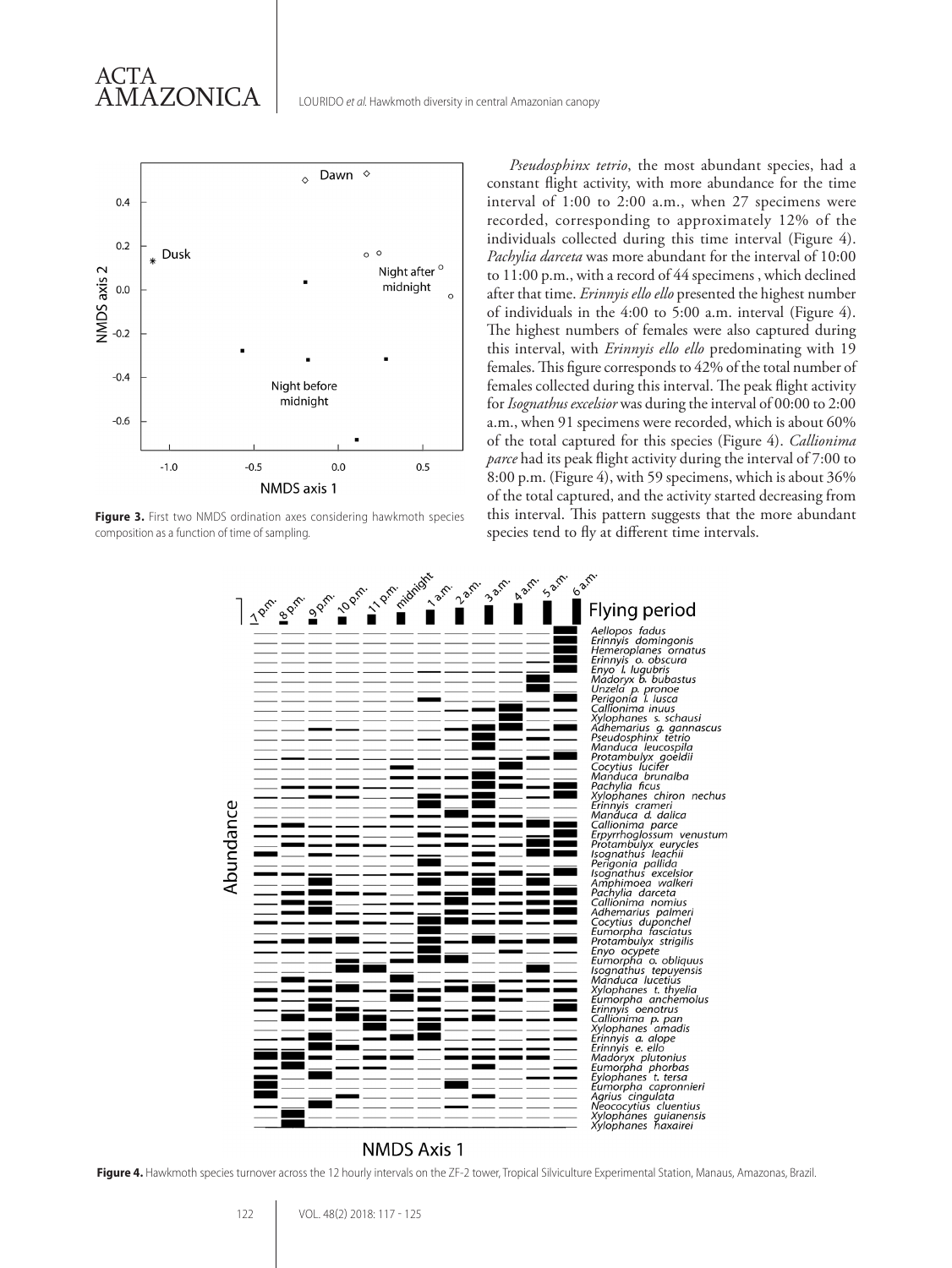

## **DISCUSSION**

The collection of a relatively larger quantity of sphingids from rainforest canopy, in relation to sampling at ground level, is an indication that the species fly over the treetops, possibly for dispersal, foraging, and seeking the opposite sex for mating (also observed in Hedylidae by Lourido *et al.* 2008). The environment of the canopy allows for the attraction of large numbers of species because light can propagate over a long distance without the common obstacles encountered in pathways and clearings at ground level.

We sampled approximately 40% of the recorded species of hawkmoths from the Amazonia (128 spp.) and 26% of those registered from Brazil (197 spp.). Not surprisingly, the species accumulation curve did not stabilize. Thus, we expect that more species should be recorded as sampling time increases, even though the addition of species decreased continuously from the eighth month on. For this reason, we encourage other studies to consider a similar sampling effort in order to maximize the representativeness of species diversity in hawkmoth surveys. Most of the recorded species belong to Macroglossinae, a subfamily that often has high species richness and abundance in both Amazonian (Motta *et al.* 1991; Motta *et al*. 1998; Motta and Andreazze 2001; 2002; Motta and Xavier Filho 2005) and non-Amazonian landscapes in Brazil (Laroca and Mielke 1975; Ferreira *et al*. 1986; Laroca *et al*. 1989; Marinoni *et al*. 1999; Darrault and Schlindwein 2002; Gusmão and Creão-Duarte 2004; Duarte Jr. and Schlindwein 2005a; b; Duarte *et al*. 2008, Vieira *et al.* 2015). In particular, the tribe Dilophonotini, the most species-rich tribe in our survey, comprises about 58% of the hawkmoth species richness registered from the Amazon (Camargo 2016a). In addition, our results are concordant with previous diversity patterns regarding genera, as *Xylophanes* and *Erinnyis* are acknowledged as rich and abundant genera in the Amazon (Laroca and Mielke 1975; Ferreira *et al.* 1986; Laroca *et al.* 1989; Laroca *et al.* 1989; Motta *et al.* 1991; Motta *et al.* 1998; Motta and Andreazze 2001; 2002; Motta and Xavier Filho 2005).

We observed that few species tended to be associated with a particular season. For instance, *Pseudosphinx tetrio* was mostly recorded in the dry season. However, *Isognathus excelsior* and *Callionima parce* did not differ in abundance between seasons. Furthermore, despite being more abundant in the rainy season in our study, *Erinnyis ello ello* was much more abundant in the dry season from nearby Amazon locations (Motta *et al*. 1998). This may indicate that this species is able to adapt to both environmental conditions or that differences in the methodological procedure could have rendered divergent patterns.

The high amount of species with low relative abundance (and fewer highly abundant species) is an ordinary pattern of insect communities in tropical forests (e.g., Tarli *et al*. 2014; Graça *et al*. 2015). For hawkmoths in particular, this may be due to (1) limiting resources, which should intensify competitive exclusion and benefit few highly competitive species, (2) between-species heterogeneity in sensibility to light, so that less sensitive species should be collected in smaller quantities or (3) limitation in light propagation, so that we were not able to reach farther areas that might have increased the abundance of these rare species (Narvaéz and Soriano 1996).

The most abundant species were constant throughout the night, but with the highest peak at different time intervals. Such differences may be related to competition for resources or defense against predation (Camargo *et al.* 2016a; Camargo *et al.* 2016b). The low capture during dusk (6 to 7 p.m.) may have a methodological cause, since in this period the sun is not completely set and the sunlight influence could have rendered our light trap less attractive (Narvaéz and Soriano 1996), or it may reflect a real activity pattern in the community, and there are less hawkmoths flying in this period than late at night.

Males were predominant in the light traps and this may be associated with physiological peculiarities between the sexes. Males are more susceptible to light because they often rely on light patterns during female seeking (Janzen 1983), while the females tend to be more stationary to release pheromones (Motta 2009). In addition, females tend to be heavier and have less flight power than males (Johnson 1963; Berwaerts *et al.* 2002) and most females mate soon after emergence and tend to spend time searching for host plants, which lowers their representativeness in light traps (Silveira-Neto *et al.* 1976).

## **CONCLUSIONS**

Our study showed that, even though Sphingidae is a relatively well-studied group of moths, there is still much novel information to be recorded, especially from the canopy of tropical forests. We also revealed how the community structure responded to small (night period) and large (year) temporal scales. If a comprehensive inventory is the aim, we recomend sampling effort of at least eight months and throughout the entire night to properly describe the canopy Sphingidae diversity. We hope that this survey encourages the use of light traps to collect hawkmoths that inhabit the canopy of other Amazonian locations and tropical forests in general, which will eventually lead to (1) an increase in the knowledge of local and overall hawkmoth diversity, (2) the potential discovery of new species, and (3) and the increment in data bases that support conservationist policies.

## **ACKNOWLEDGMENTS**

To Drs. Niro Higuchi and Joaquim dos Santos, for permitting the use of the Experimental Station of Tropical Silviculture of INPA. To Alexandre da Silva Filho (*in memoriam*), Alexandre U. Rodrigues, Fábio P.S. Godoi, Francisco F. Xavier Filho, José M. Ribeiro, Joseleide T. Câmara and Simone F. Trovisco, for their help in fieldwork. To Conselho Nacional de Desenvolvimento Científico e Tecnológico (CNPq), for financial support through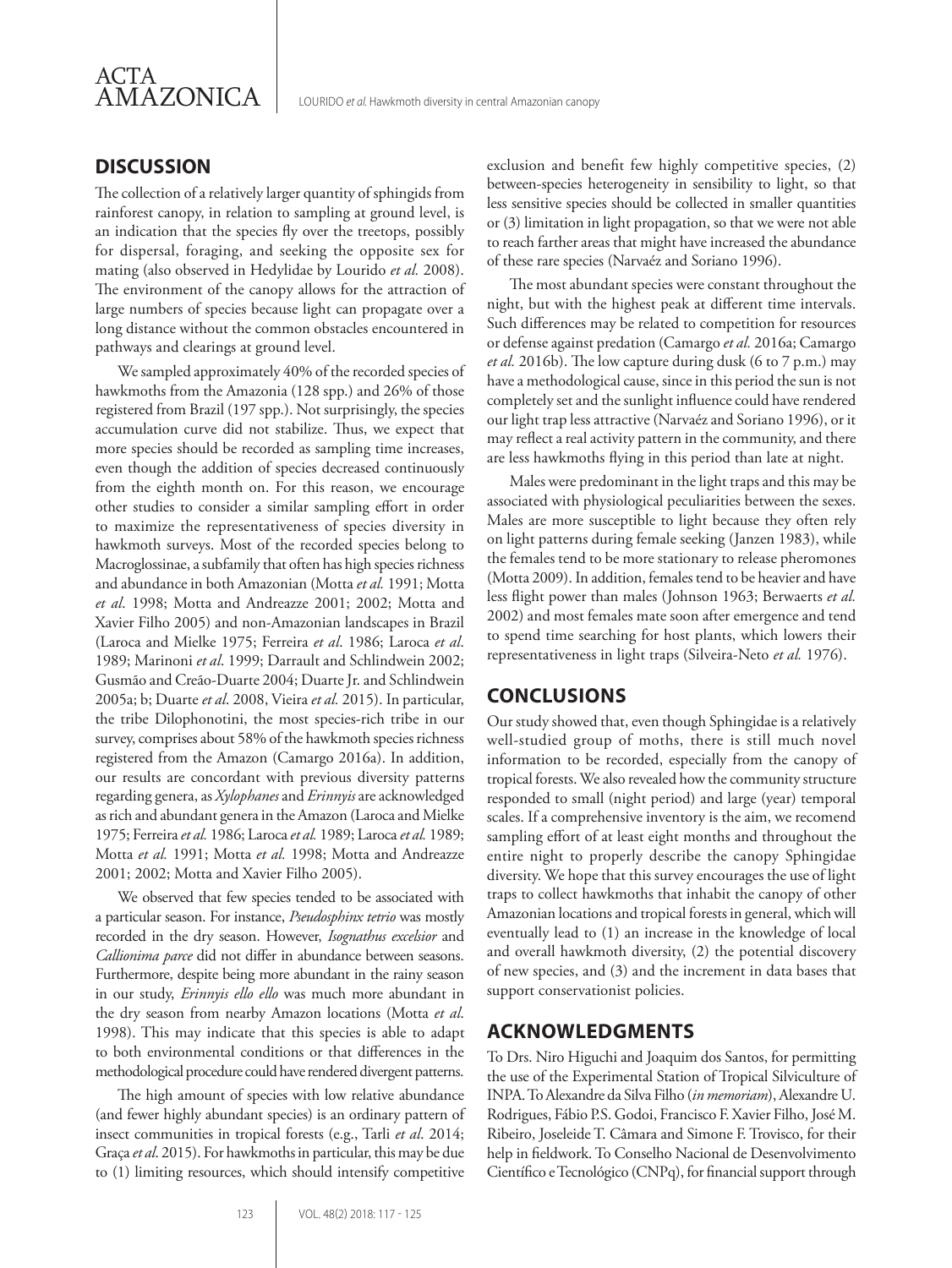proc. 472978/2003-9 (ZO). J.A. Rafael is research productivity fellow from CNPq. G.M. Lourido and M.B. Graça received a postdoctoral and a doctoral fellowship, respectively, from the Fundação de Amparo à Pesquisa do Estado do Amazonas (FAPEAM).

### **REFERENCES**

ACTA

**AMAZONICA** 

- Barbosa, P.H.D.; Costa, A.C.L. da; Cunha, A.C. da; Silva Junior, J. A. 2015. Variabilidade de elementos meteorológicos e de conforto térmico em diferentes ambientes na Amazônia brasileira. *Revista Brasileira de Climatologia*, 17: 98-118.
- Berwaerts, K.; Van Dyck, H.; Aerts, P. 2002. Does flight morphology relates to flight performance? An experimental test with the butterfly *Pararge aegeria*. *Functional Ecology,* 16: 484-491.
- Camargo, J.A. de; Camargo, N.F. de; Corrêa, D.C.V.; Camargo, W.R.F. de; Vieira, E.K.M.; Marini-Filho, O.; Amorim, F.W. 2016a. Diversity patterns and chronobiology of hawkmoths (Lepidoptera, Sphingidae) in the Brazilian Amazon rainforest. *Journal of Insect Conservation*, 20: 629–641.
- Camargo, N. F. de; Camargo, W.R.F. de; Corrêa, D.C.V; Camargo, A.J.A. de; Vieira, E.M. 2016b. Adult feeding moths (Sphingidae) differ from non-adult feeding ones (Saturniidae) in activity-timing overlap and temporal niche width. *Oecologia*, 180: 313-324.
- Carcasson, R.H.; Heppner, J.B. 1996. Sphingoidea, Sphingidae. In: Heppner, J. B. (Ed.). *Atlas of Neotropical Lepidoptera Check List. Part. 4B. Drepanoidea, Bombycoidea, Sphingoidea*. Association for Tropical Lepidoptera, Scientific Publishers, Gainesville, p.50-62.
- Colwell, R.K. 2013. EstimateS: Statistical estimation of species richness and shared species from samples (http://purl.oclc.org/ estimates). Accessed on 09/12/2017.
- D'Abrera, B. 1986. *Sphingidae Mundi. Hawkmoths of the World*. Classey E.W., Oxon, 266p.
- Dantas, Y.K.L.; Rafael, J.A.; Motta, C.S.; Agudelo, A.A.; Xavier Filho, F.F. 2008. Registros de Mantodea (Insecta) coletados à luz no dossel da floresta, na torre do km 14 do núcleo ZF-2, Manaus, Brasil. *Acta Amazonica,* 38: 317-320.
- Darrault, R.O.; Schlindwein, C. 2002. Esfingídeos (Lepidoptera, Sphingidae) no tabuleiro paraibano, Nordeste do Brasil: abundância, riqueza e relação com plantas esfingófilas. *Revista Brasileira de Zoologia*, 19: 429-443.
- Duarte Jr., J.A.; Schlindwein, C. 2005a. Riqueza, abundância e sazonalidade de Sphingidae (Lepidoptera) num fragmento de Mata Atlântica de Pernambuco, Brasil. *Revista Brasileira de Zoologia*, 22: 662-664.
- Duarte Jr, J.A.; Schlindwein, C. 2005b. The highly seasonal hawkmoth fauna (Lepidoptera: Sphingidae) of the caatinga of northeast Brazil: a case study in the state of Rio Grande do Norte. *Journal of the Lepidopterists' Society*, 59: 212–218.
- Duarte, M.; Carlin, L.F.; Marconato, G. 2008. Light-attracted hawkmoths (Lepidoptera: Sphingidae) of Boracéia municipality of Salesópolis, State of São Paulo, Brazil. *Checklist*, 4: 123-136.
- Duarte, M; Camargo, A.J.A. de; Mielke, C.G.C.;Mielke, O.H.H. 2017. Sphingidae. In: Catálogo Taxonômico da Fauna do Brasil

(http://fauna.jbrj.gov.br/fauna/listaBrasil/ConsultaPublicaUC/ ConsultaPublicaUC.do). Accessed on 24/05/2017.

- Ferreira, P.S.F.; Martins, D.S.; Hübner, N. 1986. Levantamento, flutuação e análise entomofaunística em mata remanescente da Zona da Mata, Viçosa, Minas Gerais. I. Sphingidae: Lepidoptera. *Revista Ceres*, 33: 516-527.
- Graça, M.B.; Morais, J.W.; Franklin, E.; Pequeno, P.A.C.L.; Souza, J.L.P.; Bueno, A.S. 2015. Combining taxonomic and functional approaches to unravel the spatial distribution of an Amazonian butterfly community, *Enviromental Entomology*, 45: 301-309.
- Gusmão, M.B.; Creão-Duarte, A.J. 2004. Diversidade e análise faunística de Sphingidae (Lepidoptera) em área de brejo e caatinga no Estado da Paraíba, Brasil. *Revista Brasileira de Zoologia*, 21: 491-498.
- Higuchi, N.; Pereira, H.S.; Santos, J.; Lima, A.J.N.; Higuchi, F.G.; Higuchi, M.I.G.; Ayres I.G.S.S. 2009. *Governos locais amazônicos e as questões climáticas globais*. Edição dos autores, Manaus. 103p.
- Janzen, D.H. 1983. Insects. In: Janzen, D.H. (Ed.). *Costa Rican Natural History*. The University of Chicago Press, Chicago and London, p.619-779.
- Johnson, C.G. 1963. Physiological factors in insect migration by flight. *Nature,* 198: 423-427.
- Kitching, I.J.; Cadiou, J.M. 2000. *Hawkmoths of the World: an annotated and ilustrated revisionary checklist (Lepidoptera: Sphingidae)*. Cornell University Press, Ithaca, 227p.
- Krolow, T.K.; Henriques, A.L.; Rafael, J.A. 2010. Tabanidae (Diptera) no dossel da Floresta amazônica atraídos por luz e descrição de machos de três espécies. *Acta Amazonica*, 40: 605-612.
- Laroca, S.; Becker, V.O.; Zanella, F.C.V. 1989. Diversidade, abundância relativa e fenologia em Sphingidae (Lepidoptera) na Serra do Mar (Quatro Barras, PR), Sul do Brasil. *Acta Biológica Paranaense*, 18: 13-53.
- Laroca, S.; Mielke, O.H.H. 1975. Ensaios sobre Ecologia de comunidades em Sphingidae da Serra do Mar, Paraná, Brasil (Lepidoptera). *Revista Brasileira de Biologia*, 35: 1-9.
- Lourido, G.M.; Motta, C.S.; Rafael, J.A.; Morais, J.W.; Xavier Filho, F.F. 2008. Hedylidae (Lepidoptera: Hedyloidea) coletados à luz a 40 metros de altura no dossel da floresta da Estação de Silvicultura Tropical em Manaus, Amazonas, Brasil. *Acta Amazonica*, 38: 329-332.
- Machado, R.J.P. 2007. *Taxonomia e sazonalidade das espécies de Mantispidae (Insecta: Neuroptera) da Amazônia brasileira*. Dissertação de Mestrado, Instituto Nacional de Pesquisas da Amazônia/Universidade Federal do Amazonas, Manaus, Amazonas. 140p.
- Machado, R.J.P.; Rafael, J.A. 2007. A new Mantispidae (Insecta: Neuroptera) from Central Amazonia, Brazil. *Zootaxa*, 1530: 37-40.
- Marinoni, R.C.; Dutra, R.R.; Mielke, O.H.H. 1999. Levantamento da fauna entomológica no estado do Paraná. IV. Sphingidae (Lepidoptera). Diversidade alfa e estrutura de comunidade. *Revista Brasileira de Zoologia*, 16: 223-240.
- Martins, U.R.; Galileo, M.H.M.; Santos-Silva, A.; Rafael, J.A. 2006. Cerambycidae (Coleoptera) coletados à luz a 45 metros de altura, no dossel da floresta amazônica, e a descrição de quatro espécies novas. *Acta Amazonica*, 36: 265-272.